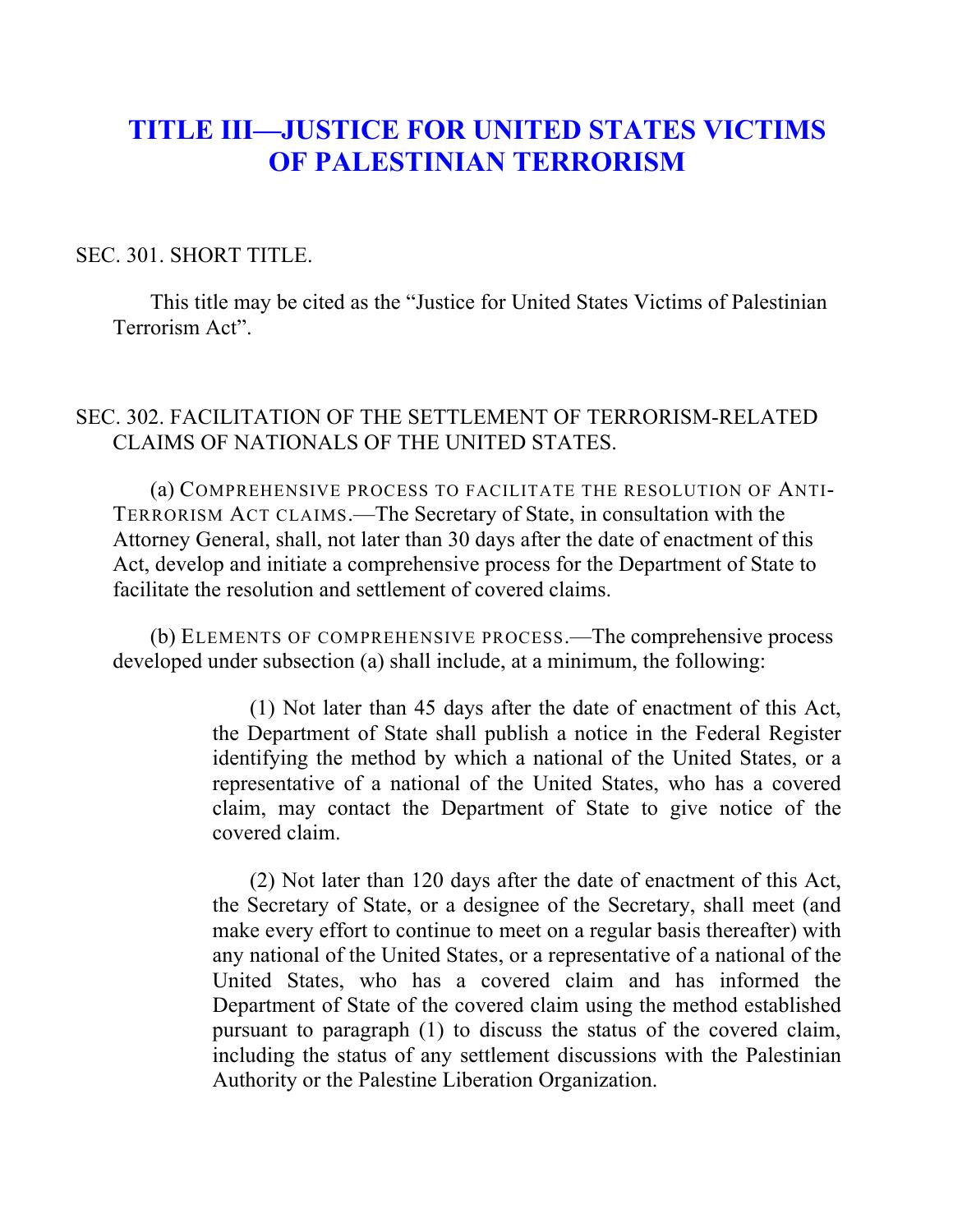(3) Not later than 180 days after the date of enactment of this Act, the Secretary of State, or a designee of the Secretary, shall make every effort to meet (and make every effort to continue to meet on a regular basis thereafter) with representatives of the Palestinian Authority and the Palestine Liberation Organization to discuss the covered claims identified pursuant to paragraph (1) and potential settlement of the covered claims.

(c) REPORT TO CONGRESS.—The Secretary of State shall, not later than 240 days after the date of enactment of this Act, and annually thereafter for 5 years, submit to the Committee on the Judiciary and the Committee on Foreign Relations of the Senate and the Committee on the Judiciary and the Committee on Foreign Affairs of the House of Representatives a report describing activities that the Department of State has undertaken to comply with this section, including specific updates regarding paragraphs (2) and (3) of subsection (b).

(d) SENSE OF CONGRESS.—It is the sense of Congress that—

(1) covered claims should be resolved in a manner that provides just compensation to the victims;

(2) any final judgment awarded to any national of the United States under section 2333 of title 18, United States Code, against the Palestinian Authority or the Palestine Liberation Organization should be resolved and settled in favor of the victim to the fullest extent possible;

(3) the United States Government should take all practicable steps to facilitate the resolution and settlement of all covered claims, including engaging directly with the victims or their representatives and the Palestinian Authority and the Palestine Liberation Organization; and

(4) the United States Government should strongly urge the Palestinian Authority and the Palestine Liberation Organization to commit to good-faith negotiations to resolve and settle all covered claims.

(e) DEFINITION.—In this section, the term "covered claim" means any pending action by, or final judgment in favor of, a national of the United States, or any action by a national of the United States dismissed for lack of personal